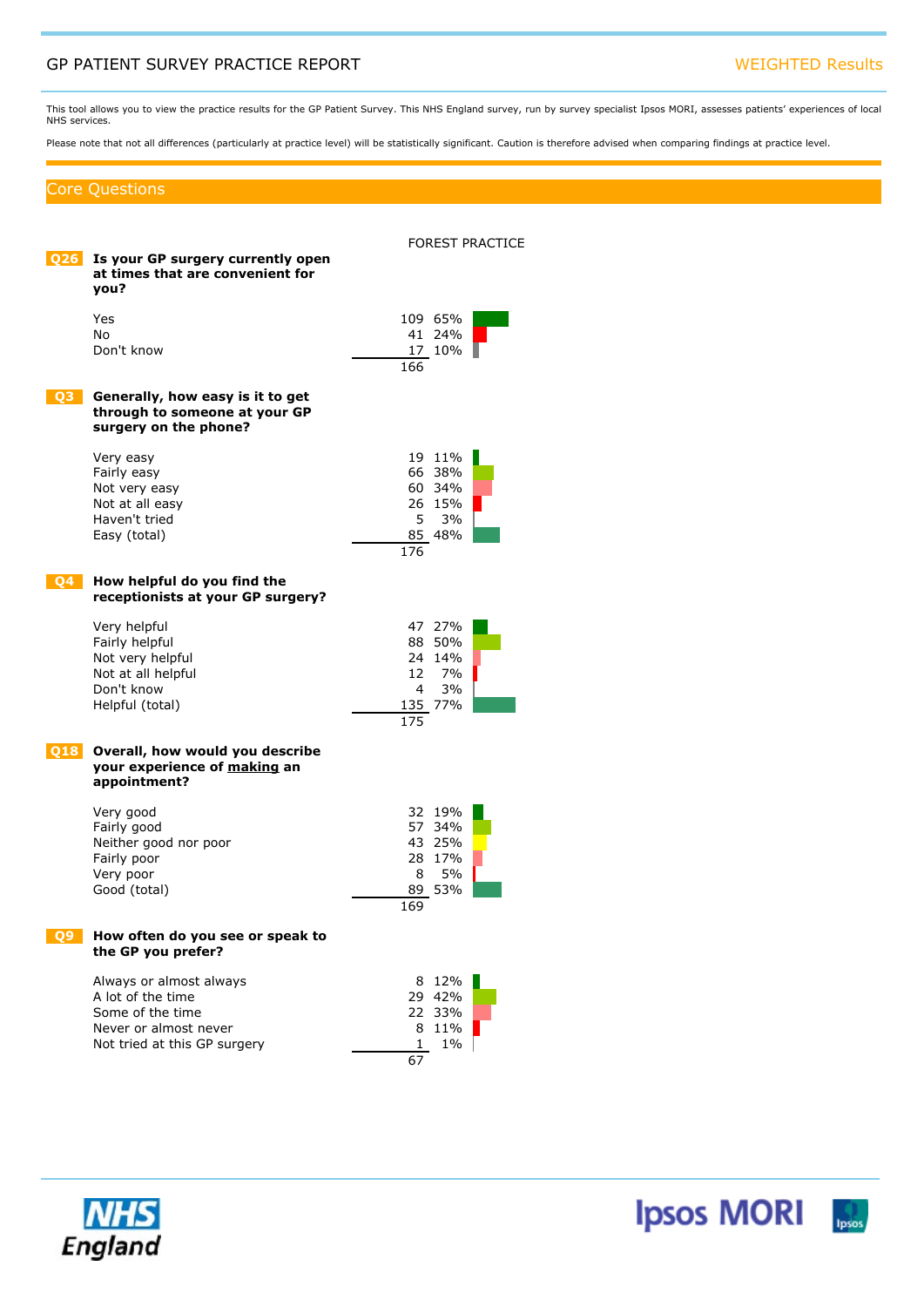# GP PATIENT SURVEY PRACTICE REPORT WEIGHTED Results

This tool allows you to view the practice results for the GP Patient Survey. This NHS England survey, run by survey specialist Ipsos MORI, assesses patients' experiences of local NHS services.

Please note that not all differences (particularly at practice level) will be statistically significant. Caution is therefore advised when comparing findings at practice level.

### Core Questions

| Q21a | Last time you saw or spoke to a GP<br>from your GP surgery, how good<br>was that GP at the following?<br>Giving you enough time                        |                                       |                                                              | <b>FOREST PRACTICE</b> |
|------|--------------------------------------------------------------------------------------------------------------------------------------------------------|---------------------------------------|--------------------------------------------------------------|------------------------|
|      | Very good<br>Good<br>Neither good nor poor<br>Poor<br>Very poor<br>Doesn't apply<br>Good (total)                                                       | $\overline{2}$<br>0<br>9<br>170       | 76 45%<br>71 42%<br>12 7%<br>$1\%$<br>$0\%$<br>5%<br>147 87% |                        |
| Q21d | Last time you saw or spoke to a GP<br>from your GP surgery, how good<br>was that GP at the following?<br>Involving you in decisions about<br>vour care |                                       |                                                              |                        |
|      | Very good<br>Good<br>Neither good nor poor<br>Poor<br>Very poor<br>Doesn't apply<br>Good (total)                                                       | 5.<br>1<br>16<br>170                  | 49 29%<br>74 44%<br>24 14%<br>3%<br>$1\%$<br>9%<br>124 73%   |                        |
| 019  | How long after your appointment<br>time do you normally wait to be<br>seen?                                                                            |                                       |                                                              |                        |
|      | I don't normally have appointments at a<br>particular time<br>Less than 5 minutes<br>5 to 15 minutes<br>More than 15 minutes<br>Can't remember         | $\overline{7}$<br>5<br>66<br>6<br>170 | 4%<br>3%<br>85 50%<br>39%<br>4%                              |                        |
| 022  | Did you have confidence and trust<br>in the GP you saw or spoke to?                                                                                    |                                       |                                                              |                        |
|      | Yes, definitely<br>Yes, to some extent<br>No, not at all<br>Don't know/can't say                                                                       | 4<br>8<br>169                         | 107 64%<br>49 29%<br>2%<br>5%                                |                        |